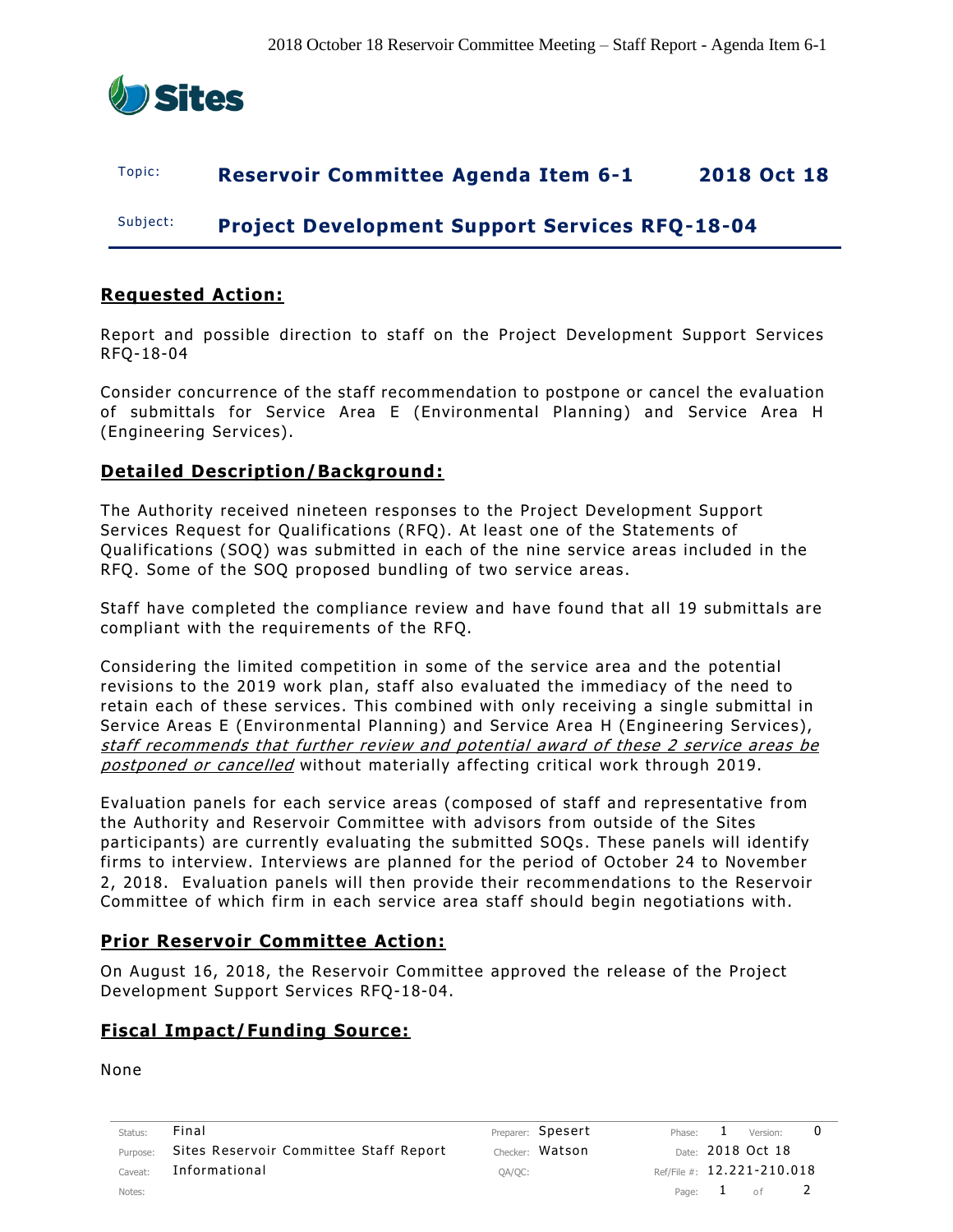# **Staff Contact:**

Joe Trapasso

# **Attachments:**

Attachment A – SOQ Respondent Table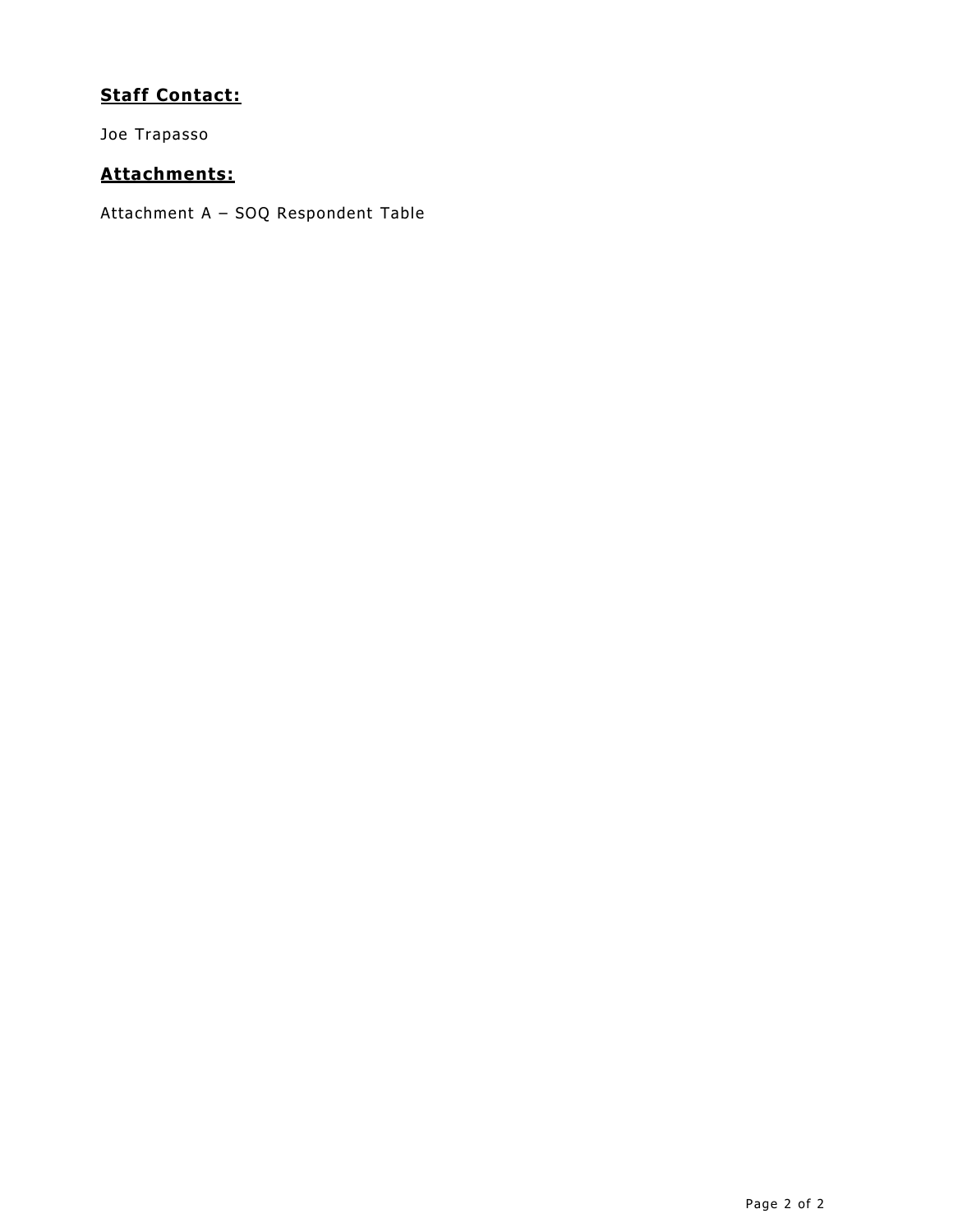

 $\overline{\mathcal{L}}$ 

This document is subject to the confidentiality agreement between recipient and the Sites Project Authority. Further distribution to other organizations is not permissible.

# **STATEMENT OF QUALIFICATIONS RESPONSE TO PROJECT DEVELOPMENT SUPPORT SERVICES REQUEST FOR QUALIFICATIONS No. 18-04**

**100818 2:00pm**

|                                                | <b>Date</b>     |                                |                                        |  |  |
|------------------------------------------------|-----------------|--------------------------------|----------------------------------------|--|--|
| <b>Service Area</b>                            | <b>Received</b> | <b>Respondent (Prime)</b>      | <b>Subconsultants</b>                  |  |  |
| A: Project Integration                         |                 |                                |                                        |  |  |
|                                                | 10/06/18        | <b>Brown and Caldwell</b>      | <b>Stantec</b>                         |  |  |
|                                                | 10/07/18        | <b>HDR</b>                     | <b>Phenix Environmental Planning</b>   |  |  |
|                                                |                 |                                | <b>SAGE Engineers</b>                  |  |  |
|                                                |                 |                                | Hatch                                  |  |  |
|                                                | 10/08/18        | <b>Parsons</b>                 | <b>Chaves &amp; Associates</b>         |  |  |
| <b>B: Project Controls</b>                     |                 |                                |                                        |  |  |
|                                                | 10/06/18        | <b>Brown and Caldwell</b>      | Stantec                                |  |  |
|                                                |                 |                                | <b>Project Controls Cubed</b>          |  |  |
|                                                | 10/07/18        | <b>HDR</b>                     | Larsen Wurzel & Associates             |  |  |
|                                                | 10/08/18        | <b>Hallmark Group</b>          | <b>CDM Smith</b>                       |  |  |
|                                                |                 |                                | <b>DRMcNatty</b>                       |  |  |
| $\hat{\phantom{a}}$<br><b>C: Communication</b> |                 |                                |                                        |  |  |
|                                                | 10/05/18        | <b>Callahan Public Affairs</b> | Guy Public Affairs (proposing as team) |  |  |
|                                                | 10/05/18        | Fiona Hutton &                 | Rebecca Nicholas                       |  |  |
|                                                |                 | <b>Associates</b>              | Janet Barbieri                         |  |  |
|                                                |                 |                                | Annie Hoagland                         |  |  |
|                                                |                 |                                | Page Design Group                      |  |  |
|                                                | 10/08/18        | <b>Kerns &amp; West</b>        | <b>Randle Communications</b>           |  |  |
|                                                |                 |                                | <b>ICF</b>                             |  |  |
|                                                | 10/08/18        | <b>Katz &amp; Associates</b>   |                                        |  |  |
| <b>D: Operations Simulation Modeling</b>       |                 |                                |                                        |  |  |
|                                                | 10/05/18        | <b>CH2M Hill</b>               | <b>AECOM</b>                           |  |  |
|                                                |                 |                                | ICF                                    |  |  |
|                                                |                 |                                | Natural Resource Scientists, Inc.      |  |  |
|                                                |                 |                                | <b>Cramer Fish Sciences</b>            |  |  |
|                                                |                 |                                | QEDAQ                                  |  |  |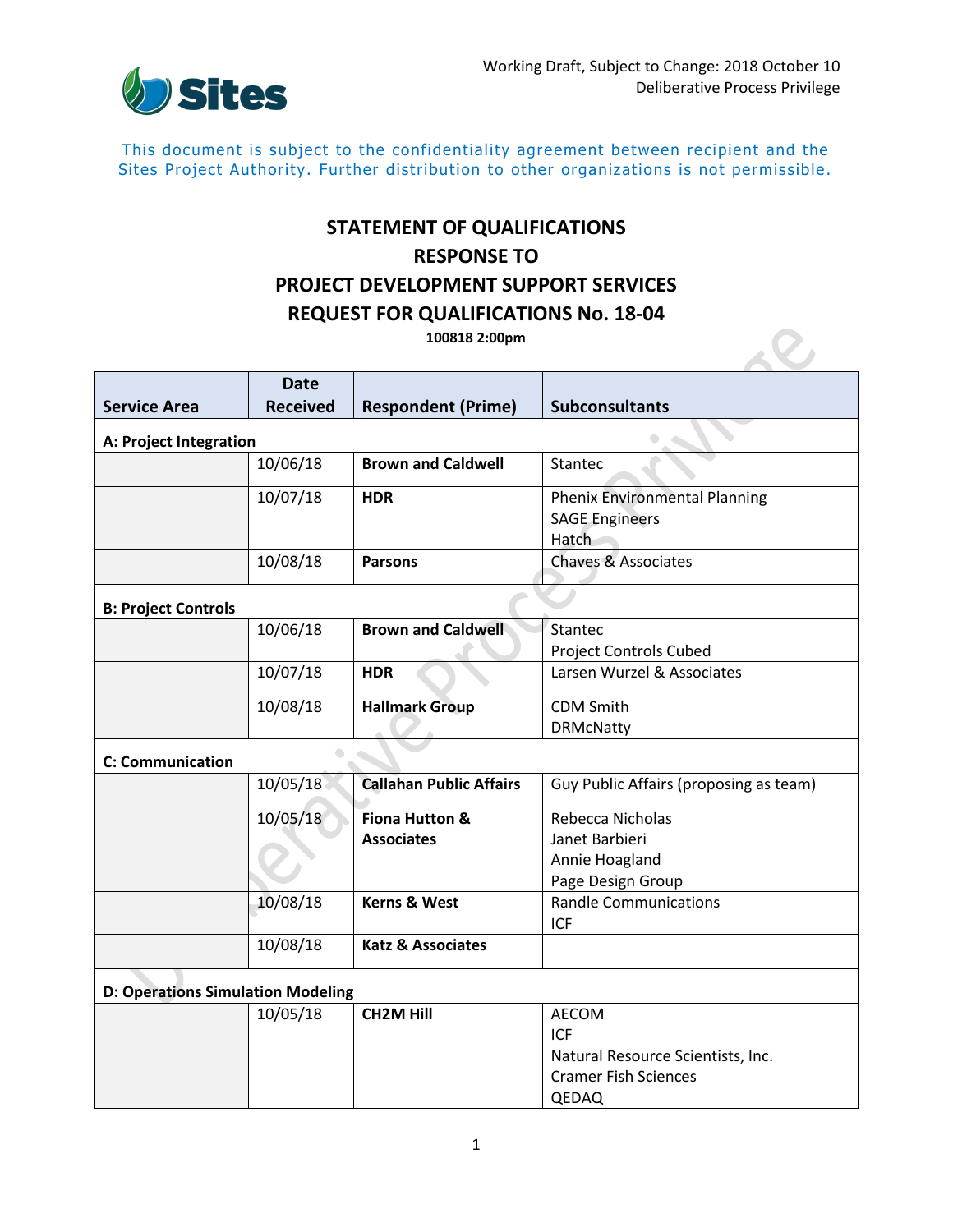

### This document is subject to the confidentiality agreement between recipient and the Sites Project Authority. Further distribution to other organizations is not permissible.

|                                               | <b>Date</b>     |                                |                                        |  |  |  |
|-----------------------------------------------|-----------------|--------------------------------|----------------------------------------|--|--|--|
| <b>Service Area</b>                           | <b>Received</b> | <b>Respondent (Prime)</b>      | <b>Subconsultants</b>                  |  |  |  |
| <b>E: Environmental Planning and Analysis</b> |                 |                                |                                        |  |  |  |
|                                               | 10/07/18        | <b>ICF</b>                     | <b>AECOM</b>                           |  |  |  |
|                                               |                 |                                | CH <sub>2</sub> M Hill                 |  |  |  |
|                                               |                 |                                | <b>ESA</b>                             |  |  |  |
|                                               |                 |                                | <b>GEI</b>                             |  |  |  |
|                                               |                 |                                | Horizon                                |  |  |  |
|                                               |                 |                                | Kerns & West                           |  |  |  |
|                                               |                 |                                | Larsen Wurzel & Associates             |  |  |  |
|                                               |                 |                                | <b>Natural Resource Scientist</b>      |  |  |  |
| <b>F: Permitting and Agreements</b>           |                 |                                |                                        |  |  |  |
|                                               | 10/07/18        | <b>ICF</b>                     | <b>AECOM</b>                           |  |  |  |
|                                               |                 |                                | CH <sub>2</sub> M Hill                 |  |  |  |
|                                               |                 |                                | Enviromine                             |  |  |  |
|                                               |                 |                                | <b>ESA</b>                             |  |  |  |
|                                               |                 |                                | Far Western                            |  |  |  |
|                                               |                 |                                | <b>GEI</b>                             |  |  |  |
|                                               |                 |                                | Horizon                                |  |  |  |
|                                               |                 |                                | Larsen Wurzel & Associates             |  |  |  |
|                                               |                 |                                | Madrone                                |  |  |  |
|                                               |                 |                                | <b>Natural Resource Scientists</b>     |  |  |  |
|                                               |                 |                                | Stillwater                             |  |  |  |
|                                               |                 |                                | 347 Group                              |  |  |  |
|                                               | 10/08/18        | Cardno                         | <b>Bargas Environmental Consulting</b> |  |  |  |
|                                               |                 |                                | Western Hydrologics                    |  |  |  |
|                                               |                 |                                | The McKinley Group                     |  |  |  |
|                                               |                 |                                | <b>BBC</b>                             |  |  |  |
|                                               |                 |                                | Burleson Consulting, Inc.              |  |  |  |
|                                               |                 |                                | <b>GANDA</b>                           |  |  |  |
|                                               |                 |                                | <b>Tiley Research</b>                  |  |  |  |
| G: Real Estate                                |                 |                                |                                        |  |  |  |
|                                               | 10/08/18        | <b>Bender Rosenthal, Inc.</b>  | Anchor CM                              |  |  |  |
|                                               |                 |                                | Best Best & Krieger, LLP               |  |  |  |
|                                               |                 |                                | Butsko / NV5                           |  |  |  |
|                                               |                 |                                | Sierra West Valuation                  |  |  |  |
|                                               |                 |                                | <b>Smokey Stover</b>                   |  |  |  |
|                                               |                 | <b>Overland, Pacific &amp;</b> | Chapman and Patton                     |  |  |  |
|                                               |                 | Cutler, LLC                    | Smith & Associates, Inc.               |  |  |  |
|                                               |                 |                                | Sierra West Valuation, Inc.            |  |  |  |
|                                               |                 |                                | Psomas                                 |  |  |  |